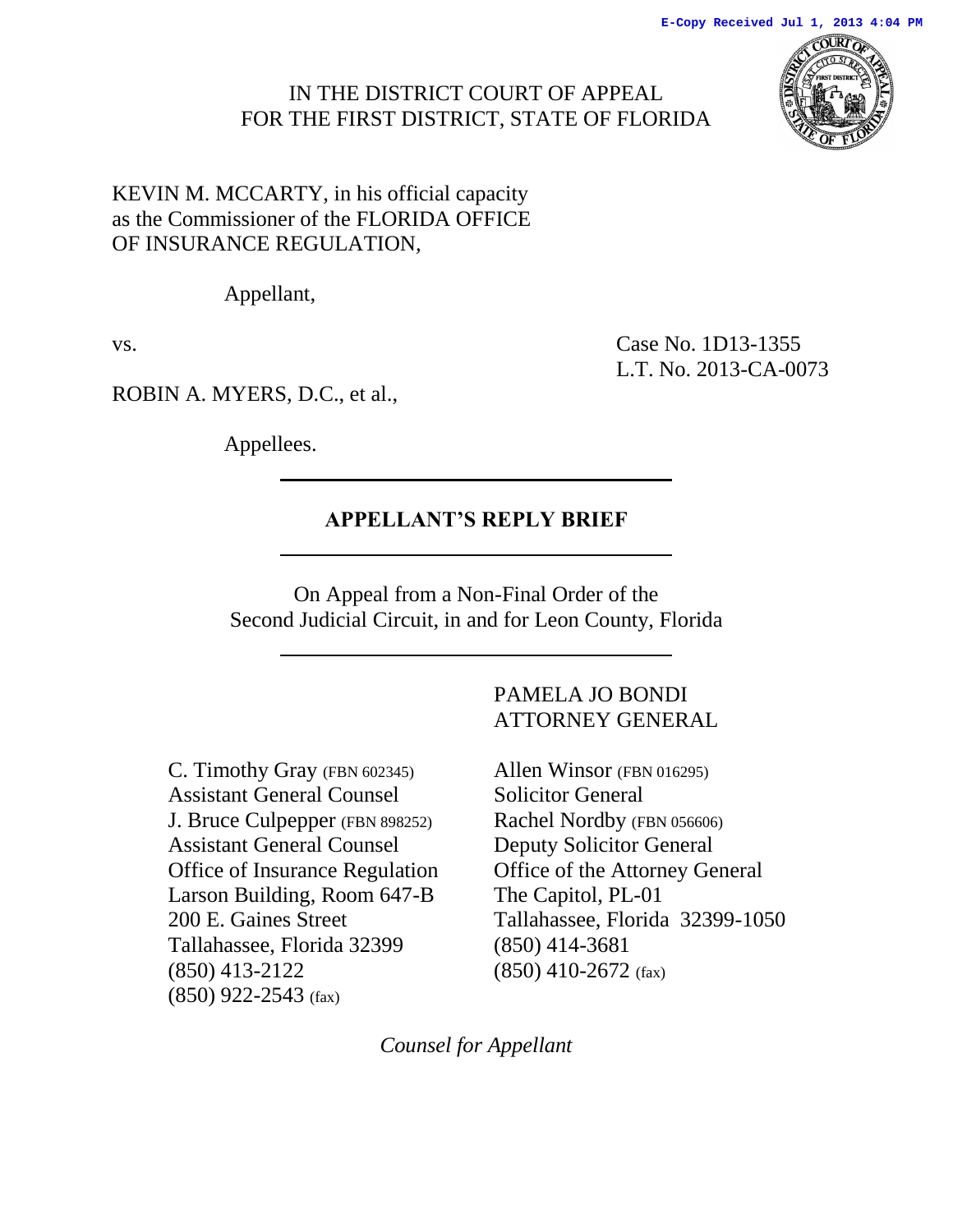# **TABLE OF CONTENTS**

| $\mathbf{I}$ .                                                           |
|--------------------------------------------------------------------------|
|                                                                          |
|                                                                          |
|                                                                          |
| II.<br>This Court Should Address Appellees' Likelihood of Success on the |
| A. Appellees Lack Standing to Assert Their Access-To-Courts              |
|                                                                          |
|                                                                          |
|                                                                          |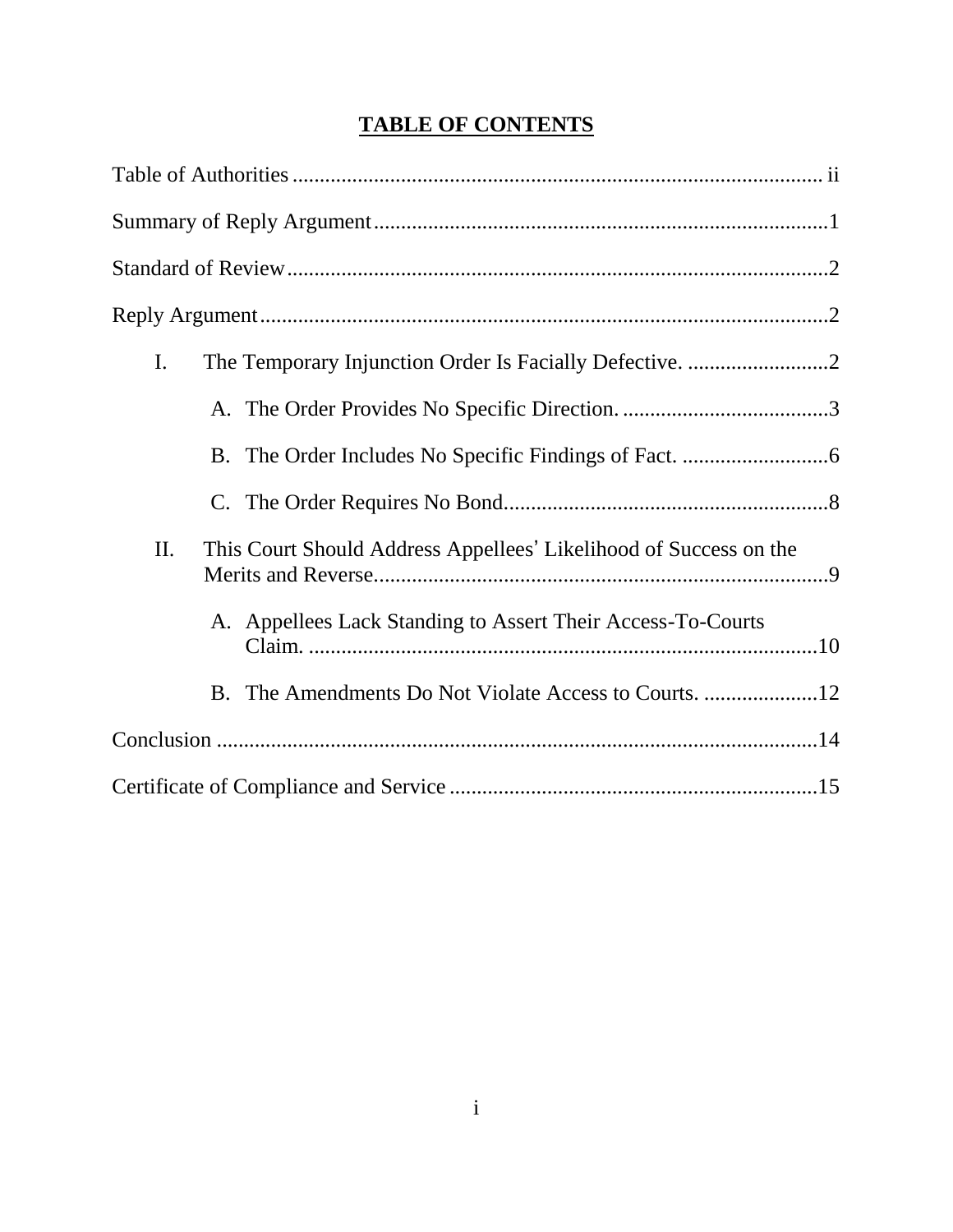# **TABLE OF AUTHORITIES**

## <span id="page-2-0"></span>**Cases**

| Alterra Healthcare Corp. v. Estate of Shelley,               |
|--------------------------------------------------------------|
| B.G.H. Ins. Syndicate, Inc. v. Presidential Fire & Cas. Co., |
| Chapman v. Dillon,                                           |
| City of Boynton Beach v. Finizio,                            |
| City of Jacksonville v. Naegele Outdoor Adver. Co.,          |
| DePuy Orthopaedics, Inc. v. Waxman,                          |
| Fla. High Sch. Athletic Ass'n v. Rosenberg,                  |
| Hadi v. Liberty Behavioral Health Corp.,                     |
| Lasky v. State Farm Ins. Co.,                                |
| Lawnwood Medical Ctr., Inc. v. Desai,                        |
| Mid-Fla. at Eustis, Inc. v. Griffin,                         |
| Pinder v. Pinder,                                            |
| Pizio v. Babcock,                                            |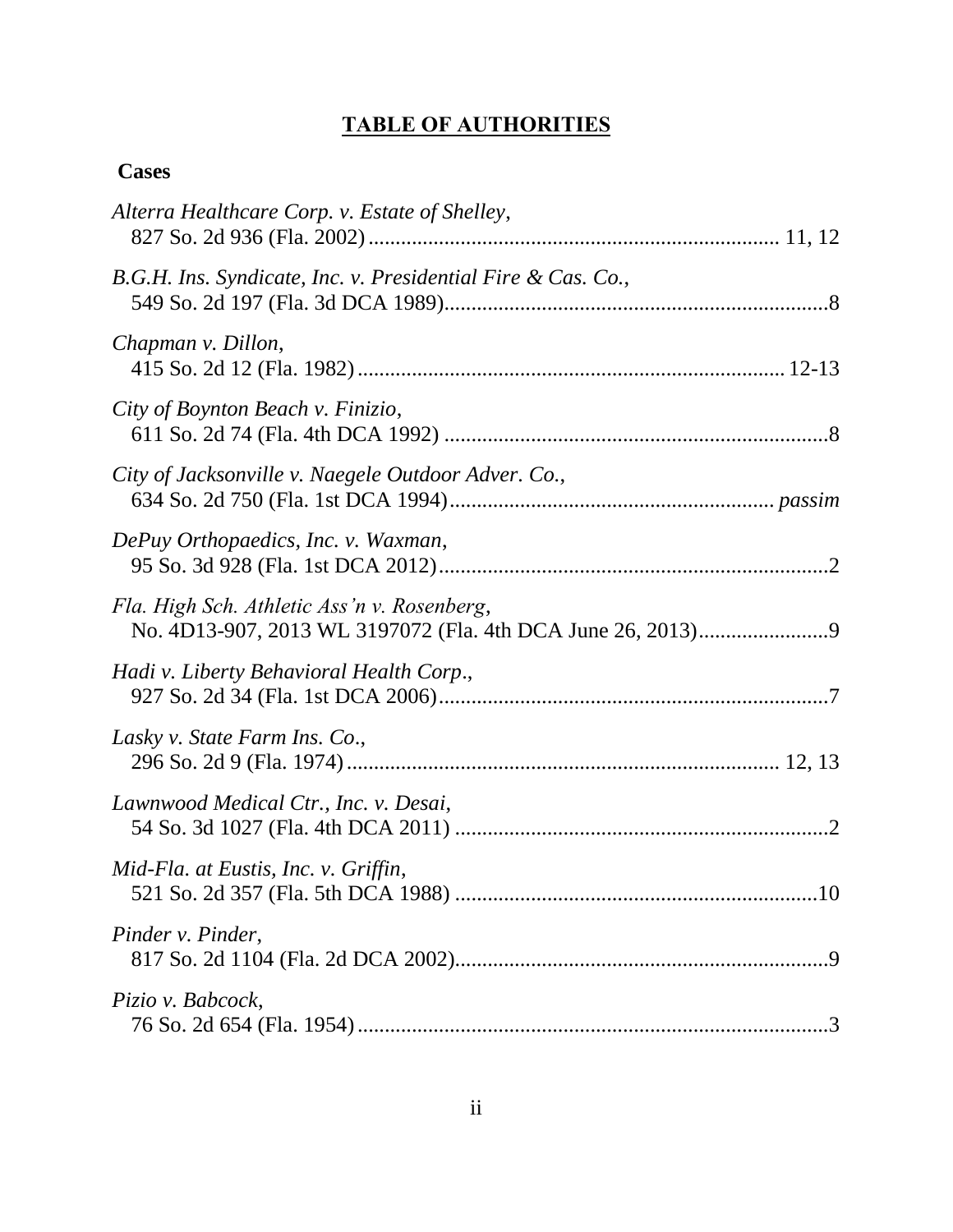| Powers v. Ohio,                                                |  |
|----------------------------------------------------------------|--|
| Santos v. Tampa Med. Supply,                                   |  |
| Shands at Lake Shore, Inc. v. Ferrero,                         |  |
| State, Dep't of Transp. v. Kountry Kitchen of Key Largo, Inc., |  |
| Steele v. Freel,                                               |  |
| Waste Pro of Fla., Inc. v. Emerald Waste Servs., LLC,          |  |
| Weiss v. Johansen,                                             |  |
| Yardley v. Albu,                                               |  |

# **State Statutes and Rules**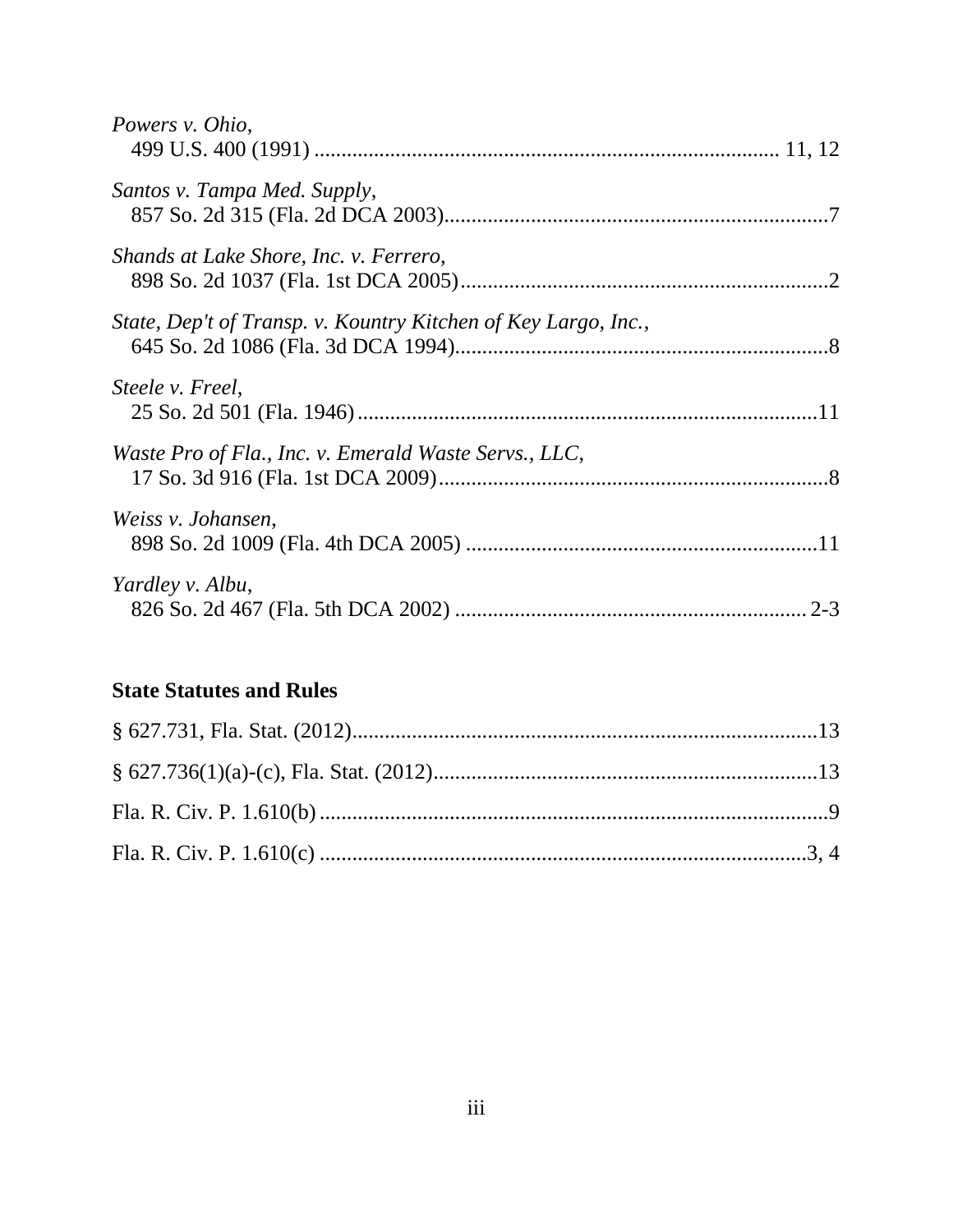#### **SUMMARY OF REPLY ARGUMENT**

<span id="page-4-0"></span>The trial court's Injunction Order should be reversed because it is rife with facial and substantive defects.

First, the Order lacks specific details and directions, leaving the Office to guess as to its scope and effect. The Order also lacks detailed factual findings to support its conclusions—a prerequisite for injunctive relief. And the Order likewise fails to require a bond—another prerequisite for injunctive relief. Each of these facial defects independently requires reversal.

Second, the Order incorrectly applies settled legal principles concerning Appellees' standing and the merits of their access-to-courts claim. Appellees lack standing to assert the hypothetical claims of others, a failing they cannot rectify by including a fictional "Jane Doe" Plaintiff. Regardless, the Amendments do not violate access to courts because they have not fundamentally changed the PIP system. Claimants retain substantial benefits under the amended system, and the law continues to provide a reasonable alternative to traditional tort remedies.

1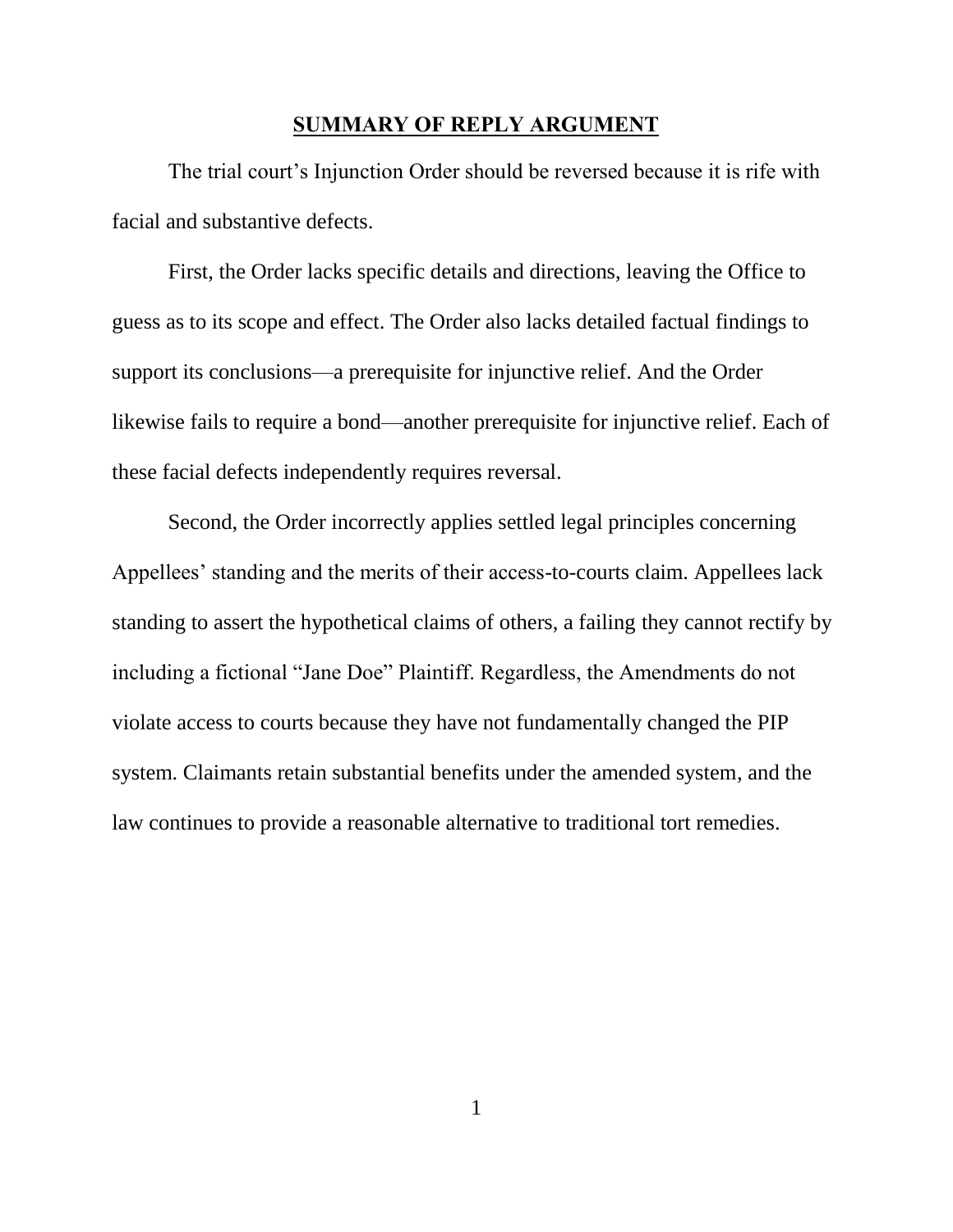#### **STANDARD OF REVIEW**

<span id="page-5-0"></span>Appellees argue that the standard of review is abuse of discretion because the "trial court considered the evidence presented." Ans. Br. at 6. But because the court based its Order on an issue of law, this Court's review is de novo. *DePuy Orthopaedics, Inc. v. Waxman*, 95 So. 3d 928, 933-34 (Fla. 1st DCA 2012) (Fla. 1st DCA 2012) (explaining that "review of a trial court's order on a motion for injunction is a hybrid inquiry" under which "legal conclusions are subject to de novo review"); *Lawnwood Med. Ctr., Inc. v. Desai*, 54 So. 3d 1027, 1029 (Fla. 4th DCA 2011) (reviewing an order granting a temporary injunction and stating "any legal conclusions are subject to de novo review" (internal quotation marks omitted)).

### **REPLY ARGUMENT**

### <span id="page-5-2"></span><span id="page-5-1"></span>**I. THE TEMPORARY INJUNCTION ORDER IS FACIALLY DEFECTIVE.**

Appellees do not dispute that "[t]he issuance of a preliminary injunction is an extraordinary remedy which should be granted sparingly." *Shands at Lake Shore, Inc. v. Ferrero*, 898 So. 2d 1037, 1038 (Fla. 1st DCA 2005) (quoting *City of Jacksonville v. Naegele Outdoor Adver. Co.*, 634 So. 2d 750, 752 (Fla. 1st DCA 1994)). Nor do they quibble with the fact that a temporary injunction is invalid unless it strictly complies with Rule 1.610. *Yardley v. Albu*, 826 So. 2d 467, 470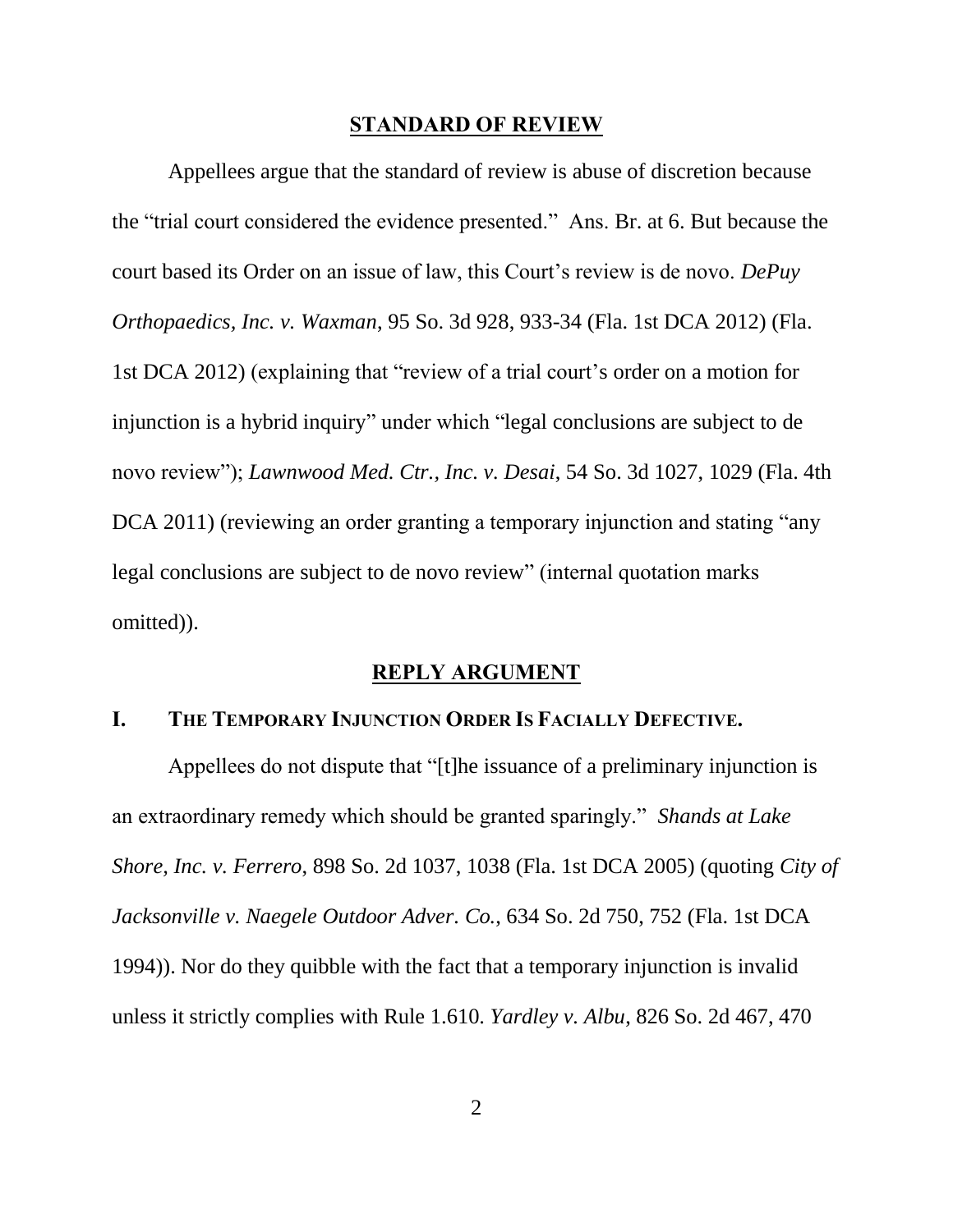(Fla. 5th DCA 2002). Instead, Appellees argue the Order *does* strictly comply with the Rule, an argument belied by the Order itself. Rather than overcoming the Order's numerous defects, Appellees' Answer Brief highlights the Order's invalidity and demonstrates the confusion the Order injected into Florida's insurance market.

#### **A. The Order Provides No Specific Direction.**

<span id="page-6-0"></span>The Order is invalid because it fails to "describe in reasonable detail the act or acts restrained without reference to a pleading or another document." Fla. R. App. P. 1.610(c). This invalidity is obvious on the Order's face, and even Appellees do not argue that the Order's text directs or prohibits particular action. Instead, Appellees look beyond the Order's text and argue that the injunction "*could* be complied with by the mere issuance of a simple memorandum." Ans. Br. at 30 (emphasis added). But the Order says nothing of the "issuance of a simple memorandum"—nor does it specify any other means of compliance. Although Appellees can speculate how the Office might comply with the injunction, the need for speculation demonstrates the Order's invalidity as a matter of law. *See Pizio v. Babcock*, 76 So. 2d 654, 655 (Fla. 1954) ("The one against whom [an injunction] is directed should not be left in doubt about what he is to do.").

3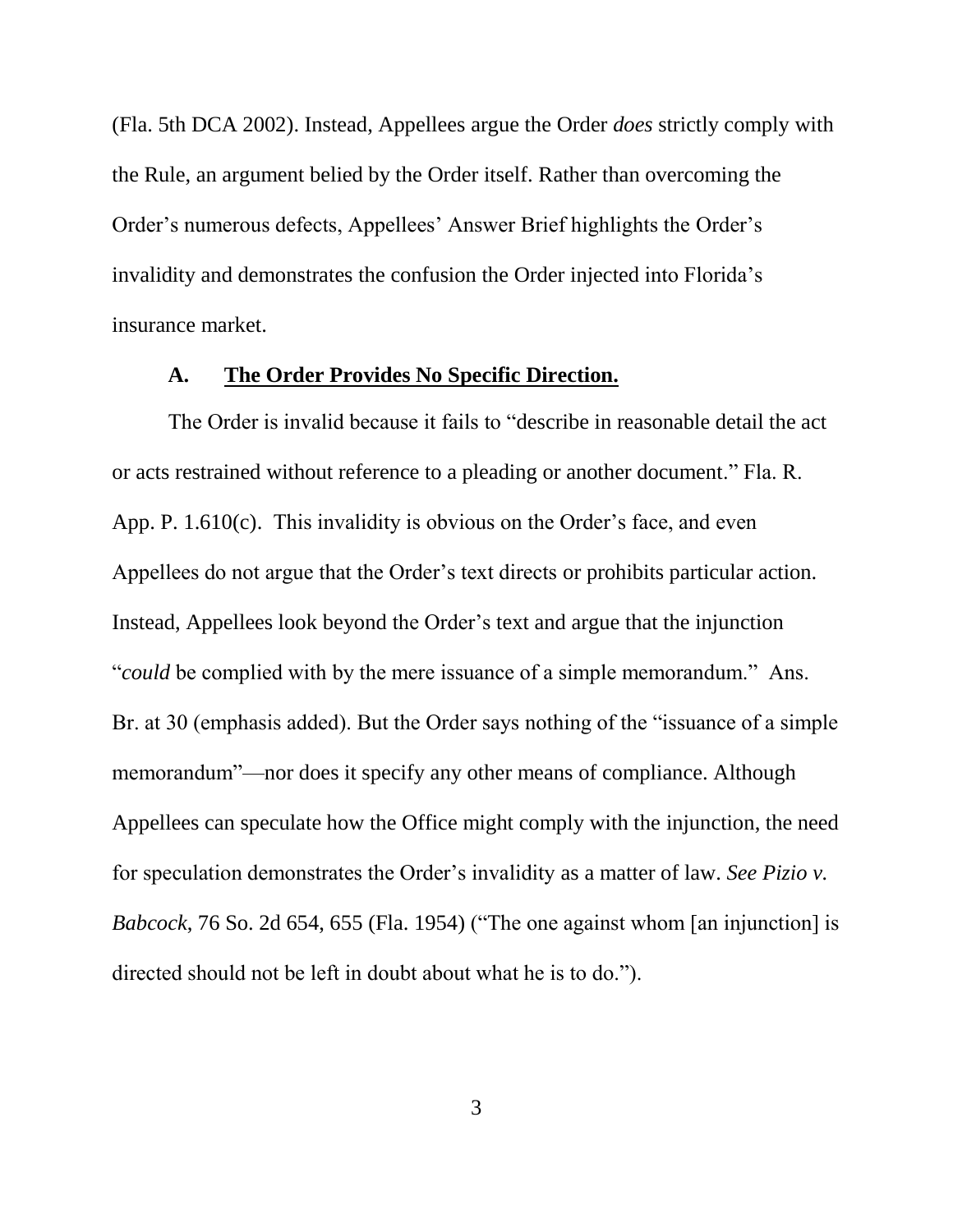Appellees next rely on an Office employee's testimony, which they characterize as relating to "the effect of the Temporary Injunction." Ans. Br. at 32. Even if an employee's testimony could rectify an order's facial invalidity, the testimony here (which came after the Order) did not. As Appellees acknowledge, the employee testified that an Office memorandum could *not* restore the status quo ante. But more to the point, one witness's opinions about a temporary injunction's effect cannot relieve a trial court of its obligation to "describe in reasonable detail the act or acts restrained," Fla. R. App. P. 1.610(c), which the trial court did not do.

Appellees next contend that the Order was sufficiently specific because it "related to 'those sections of the law which require a finding of emergency medical condition . . . or that prohibit payment of benefits for services provided by acupuncturists, chiropractors, and massage therapists.'" Ans. Br. at 30-31. But even if the Order specified the sections to which it "related," it still provides no instruction as to what the Office is to *do* "related" to those sections. The Office is not charged with making findings of emergency medical condition. Nor is it the Office's role to determine whether a certain medical practitioner is eligible for payment under a PIP policy. Those determinations are made by individual insurance companies under individual policies issued to individual consumers.

Apparently recognizing that *insurers* make these determinations and that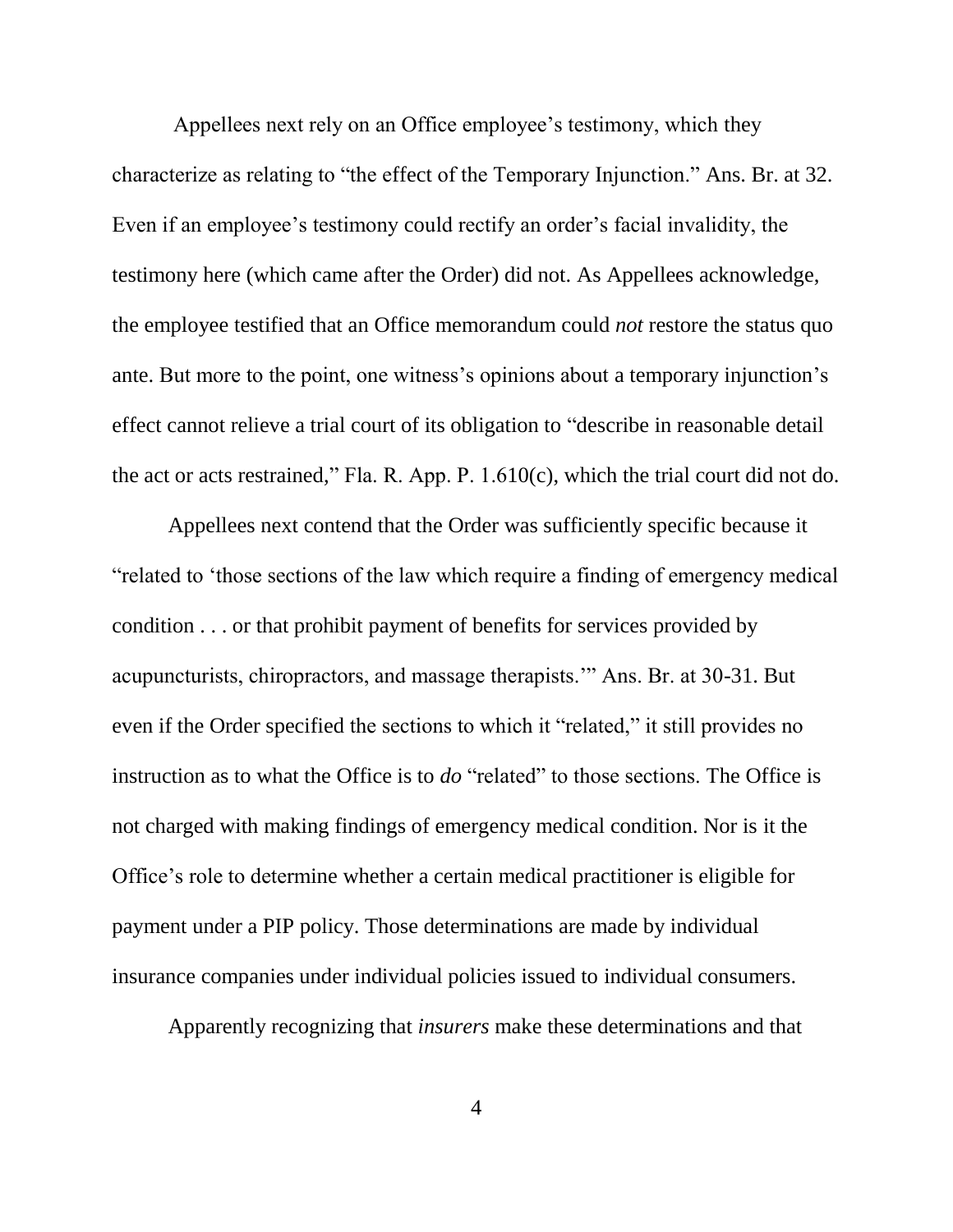*insurers* pay claims, Appellees repeatedly claim that *insurers* are complying with the injunction. Ans. Br. at 29, 30, 31, 33, 35; *see also id*. at 39 ("[T]he largest PIP insurance carrier already demonstrated that it can and will comply with the trial court's Order for Temporary Injunction . . . ."). Far from supporting the trial court's decision, however, this assertion underscores the Order's lack of direction. Appellees did not sue any insurer, and they sought no injunctive relief against any insurer. Nonparties' "compliance" with an injunction not directed to them has no bearing on whether the Order sufficiently described the acts restrained.

Moreover, Appellees' evidence on this point (which was not before the trial court when the Order issued<sup>1</sup>) highlights the harms the Order inflicted on the insurance market. That a nonparty insurer altered its business practices in response to the uncertainty of this litigation does not prove the Order was clear; it reveals a state of confusion in the insurance market directly attributable to the Order. $^2$  And it further undermines the trial court's casual suggestion, unsupported by factual findings, that "there appears to be no adverse consequence to the public interest" in

 $\overline{a}$ 

<sup>&</sup>lt;sup>1</sup> Appellees' Appendix includes the Tighe Affidavit, which was not filed in the trial court until April 18, 2013. *See* Docket, *Myers v. McCarty*, 2013-CA-0073 (Fla. 2d Cir. Ct.).

 $2^2$  The amicus briefs of the Personal Insurance Federation of Florida and the National Association of Mutual Insurance Companies, and the Property Casualty Insurers Association of America, Florida Insurance Council, and American Insurance Association further illustrate the uncertainty pervading Florida's insurance market.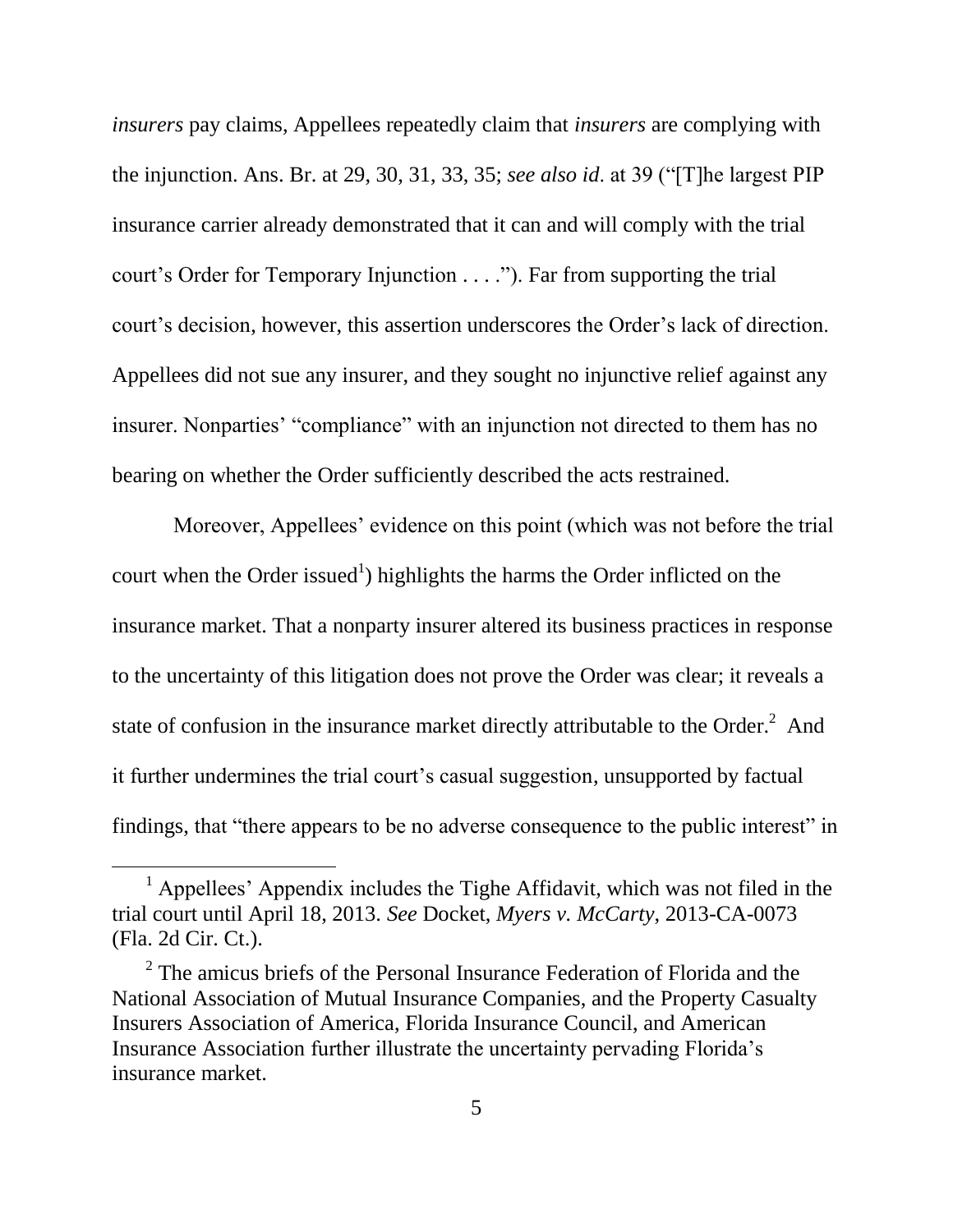<span id="page-9-0"></span>issuing the injunction. A. 1 at 2.

#### **B. The Order Includes No Specific Findings of Fact.**

Next, the Order contains no specific factual findings to support its conclusions, even though "[c]lear, definite, and unequivocally sufficient factual findings must support each of the four conclusions necessary to justify entry of a preliminary injunction," *Naegele Outdoor,* 634 So. 2d at 754. In response to the Order's failing, Appellees insist that the court actually did make "specific findings of fact," but they struggle to identify them. Ans. Br. at 34. According to Appellees, the trial court's "specific findings of fact" were:

- "1) '[Appellees] are chiropractic physicians, massage therapists, and acupuncturists,'";
- "2) Appellees challenged Chapter 2012-197 requesting declaratory relief";
- "3) Appellees seek to enforce a right vested in the public at large and as such have established that they suffered a specific injury";
- "4) Appellees provide healthcare to those covered by PIP insurance benefits and Appellees possess a 'sufficient interest in the outcome of the case,";
- "5) Appellees 'have alleged and proven irreparable harm and inadequate legal remedy,'"; and
- "6) Appellees have demonstrated a substantial likelihood of success on the merits."

Ans. Br. at 34 (alterations in brief). Aside from stating the obvious—that Appellees are providers challenging the law—these "findings" do little more than parrot the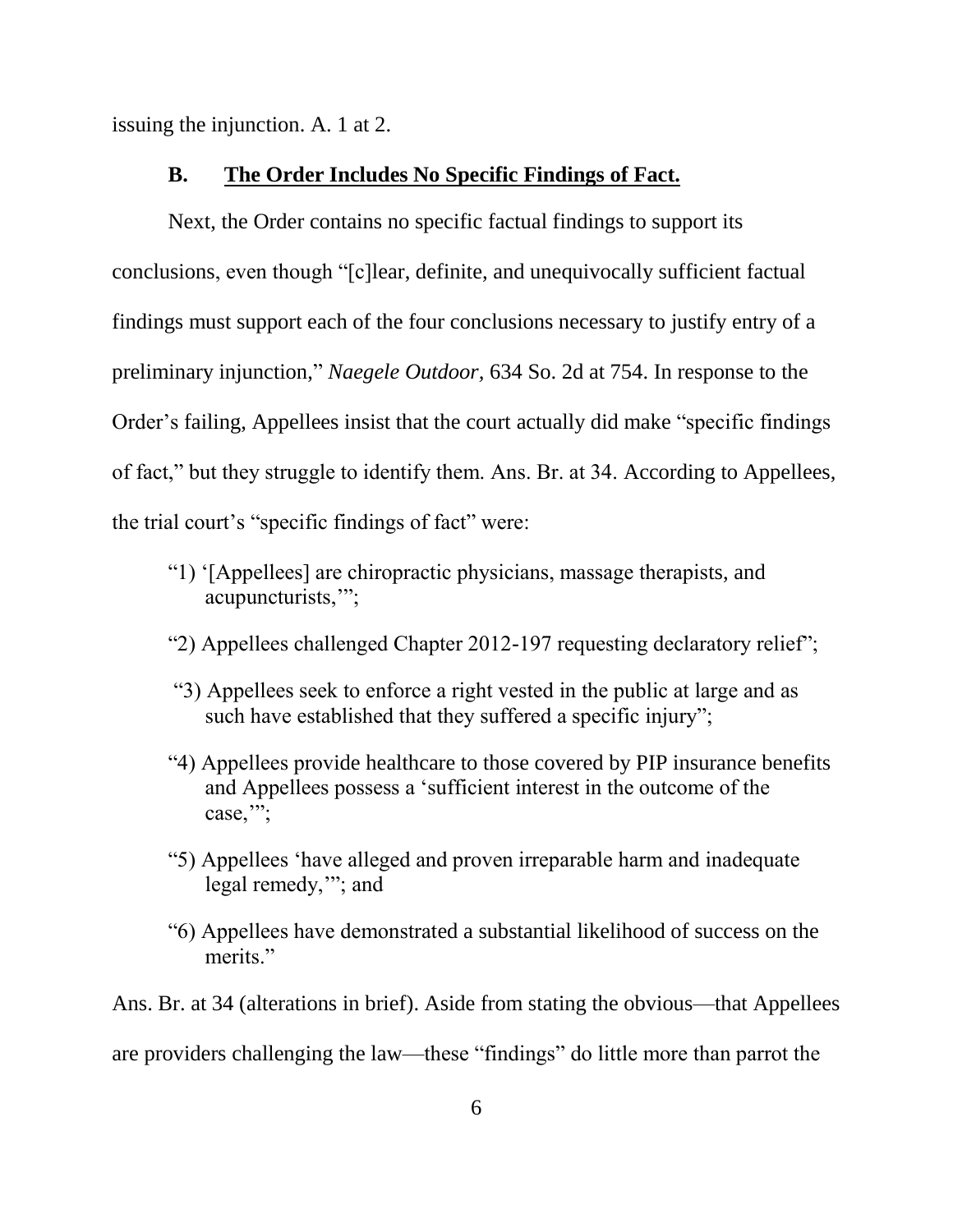elements for granting a temporary injunction. *See Hadi v. Liberty Behavioral Health Corp*., 927 So. 2d 34, 38 (Fla. 1st DCA 2006) (recognizing that an injunction order "must do more than parrot each tine of the four-prong test" (quoting *Santos v. Tampa Med. Supply*, 857 So. 2d 315, 316 (Fla. 2d DCA 2003))). Beyond the conclusory observation that "[i]t seems clear to me that the Plaintiffs have alleged and proven irreparable harm and inadequate legal remedy," the Order makes no findings of Appellees' purported irreparable harm. A. 1 at 2. And other than stating that "there appears to be no adverse consequence to the public interest in maintaining the status quo if the injunction is issued," the Order makes no findings about the public interest. *Id.* 

The Order's generalized statements on the temporary-injunction factors are not the "[c]lear, definite, and unequivocally sufficient factual findings" necessary to support this extraordinary relief. *Naegele Outdoor,* 634 So. 2d at 754; *see also id*. at 753 ("If it is to be subject to meaningful review, an order granting a temporary injunction must contain more than conclusory legal aphorisms.").

Appellees cannot cure the Order's lack of fact-findings by offering new facts on appeal. Their appendix nonetheless includes dozens of affidavits purporting to prove irreparable harm. S*ee* Ans. Br. at 21; Appendix to Ans. Br., Tab 3. But these affidavits (which Appellees call "John Doe" affidavits) were not before the trial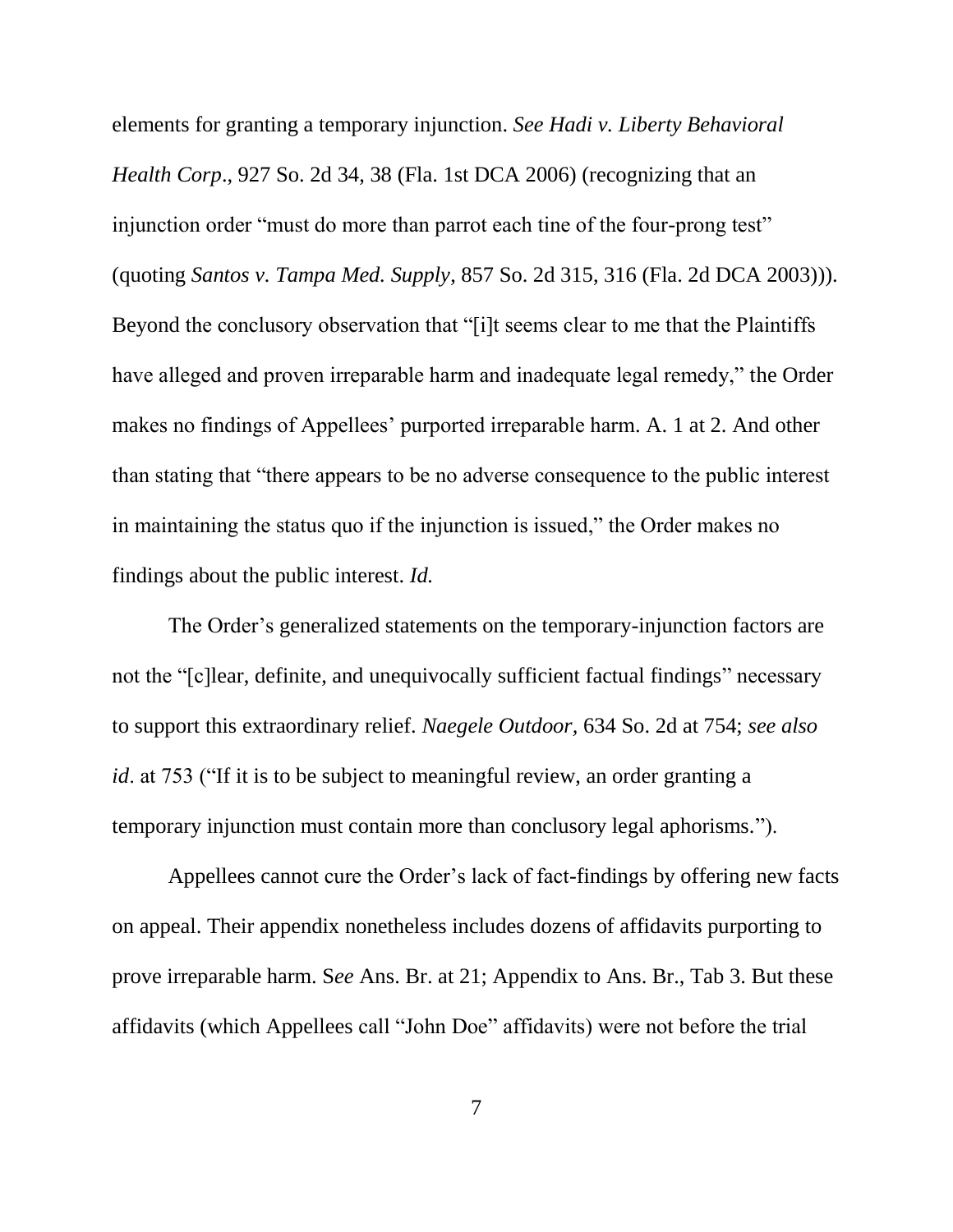court when it considered Appellees' motion for a temporary injunction, and they cannot retroactively fix the trial court's failure to make specific fact findings.<sup>3</sup>

Because the trial court made no clear and definite factual findings, the Order is facially defective. *See Waste Pro of Fla., Inc. v. Emerald Waste Servs., LLC*, 17 So. 3d 916, 916 (Fla. 1st DCA 2009) (reversing temporary injunction order "because of a lack of specific factual findings").

### **C. The Order Requires No Bond.**

 $\overline{a}$ 

<span id="page-11-0"></span>The Order is also defective because it is not conditioned on a bond, despite the unequivocal requirement that, absent exceptions inapplicable here, "[n]o temporary injunction shall be entered unless a bond is given." Fla. R. Civ. P. 1.610(b). Appellees contend that the trial court complied with this requirement by

 $3$  Even if these "John Doe" affidavits were properly before this Court, and even if Appellees could assert the rights of these nonparties, the affidavits do not support Appellees' claims. The affidavits do not establish that the affiants will suffer the type of *future* irreparable harm required to support the entry of an injunction. Most are dated from early 2013 and offer vague complaints about the affiants' inability to find work, loss of income, and other economic hardships that, in large part, predate the challenged law's January 1, 2013 effective date. Additionally, the alleged harms are economic in nature and therefore do not constitute irreparable harm. *See B.G.H. Ins. Syndicate, Inc. v. Presidential Fire & Cas. Co.*, 549 So. 2d 197, 198 (Fla. 3d DCA 1989) (explaining that an injury is not irreparable when it is pecuniary in nature and can be compensated by a monetary award); *see also State, Dep't of Transp. v. Kountry Kitchen of Key Largo, Inc.*, 645 So. 2d 1086, 1086 (Fla. 3d DCA 1994) (explaining that an alleged loss of business does not support a finding of irreparable injury); *City of Boynton Beach v. Finizio*, 611 So. 2d 74, 75 (Fla. 4th DCA 1992) (explaining that threatened loss of employment does not constitute irreparable harm).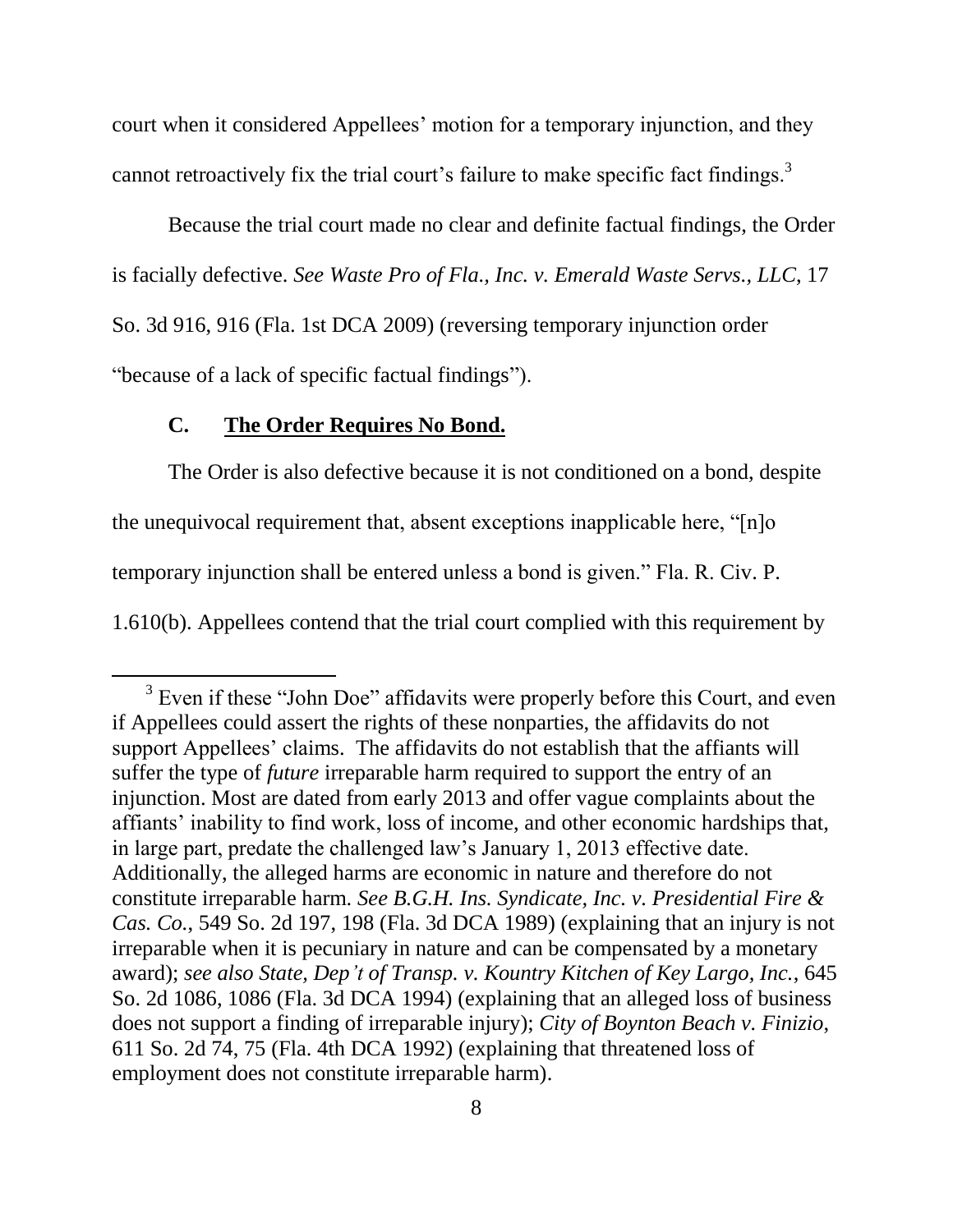leaving the bond issue open. Ans. Br. at 35. But whether the trial court "reserved" on the bond issue or denied a bond request outright, the result is the same: The trial court entered an injunction without requiring a bond. This was not an option the trial court had. *See Fla. High Sch. Athletic Ass'n v. Rosenberg*, No. 4D13-907, 2013 WL 3197072, at \*1-\*2 (Fla. 4th DCA June 26, 2013) (reversing and remanding because, although "this might not be the ordinary type of injunction involving business or some other form of damages, it is nevertheless a temporary injunction," and the trial court erred in failing to require a bond); *Pinder v. Pinder*, 817 So. 2d 1104, 1105 (Fla. 2d DCA 2002) ("Under the compulsory language of the rule, the trial court has no discretion to dispense with the requirement of a bond.").

## <span id="page-12-0"></span>**II. THIS COURT SHOULD ADDRESS APPELLEES' LIKELIHOOD OF SUCCESS ON THE MERITS AND REVERSE.**

A trial court cannot issue a temporary injunction unless the movant establishes a substantial likelihood of success on the merits. Not *some* likelihood, but a *substantial* likelihood. "It is not enough that a merely colorable claim is advanced." *Naegele Outdoor,* 634 So. 2d at 753. Instead, "a trial court must be certain that the petition or other pleadings demonstrate a prima facie, clear legal right to the relief requested." *Id.* (quoting *Mid-Fla. at Eustis, Inc. v. Griffin*, 521 So. 2d 357 (Fla. 5th DCA 1988). Here, Appellees have failed to establish *any*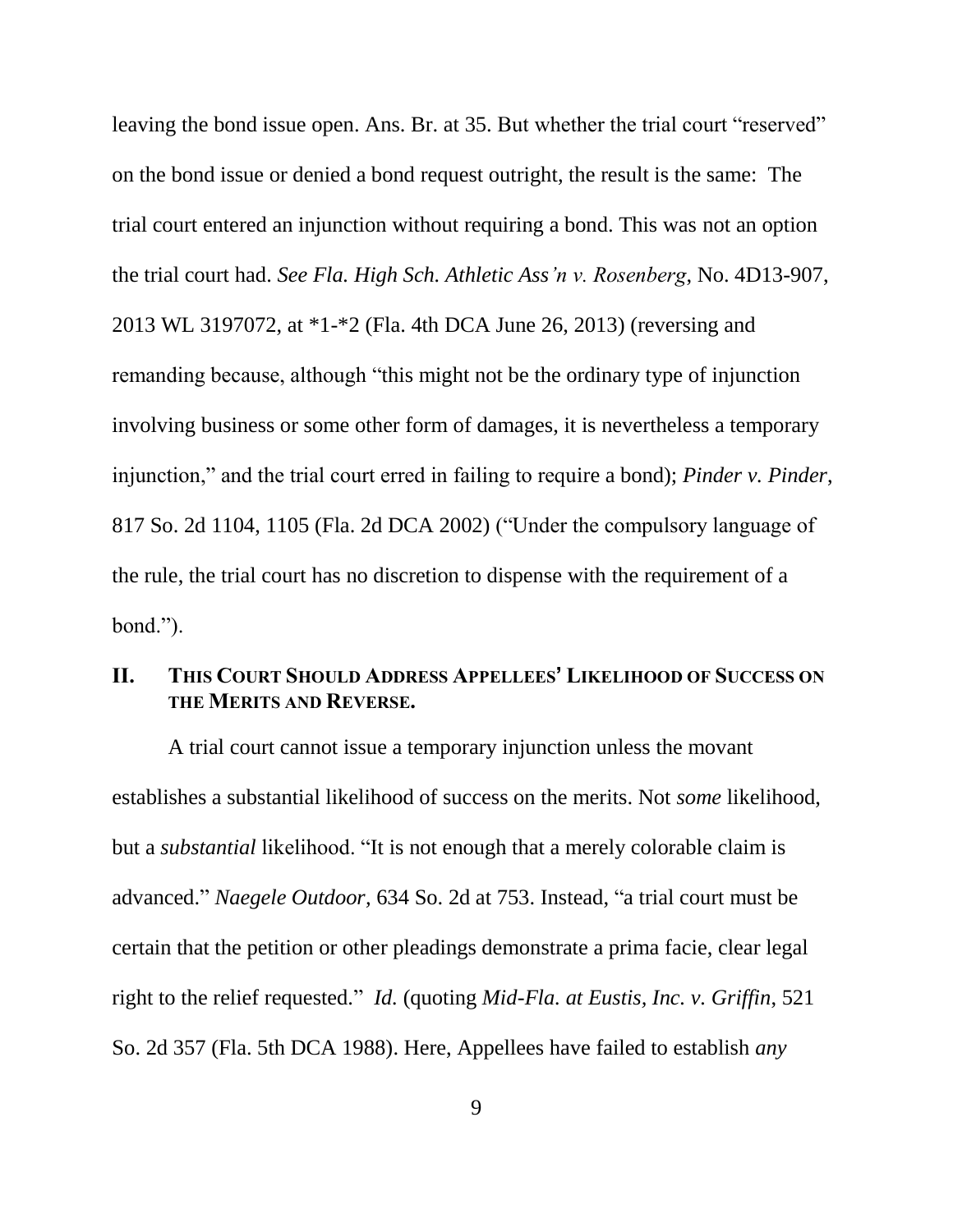likelihood of success on the merits, and far from being "certain" that Appellees were entitled to relief, the trial court acknowledged that the issue was reasonably debatable. A. 1 at 7. ("The answer to [the constitutional] question[] is probably, like beauty, in the eye of the beholder, and reasonable people may disagree.").

# **A. Appellees Lack Standing to Assert Their Access-To-Courts Claim.**

<span id="page-13-0"></span>The trial court rejected each of Appellees' legal theories other than access to courts. A. 1 at 2 ("I find that the Plaintiffs have met their burden only as to this latter [access-to-courts] theory.") (emphasis in original). But no Appellee below asserted a violation of his or her own right of access to courts, relying instead on hypothetical claims of others. A. 2 at 29-30; A. 7 at 15-16. On appeal, they assert that "in addition to being medical providers, Appellees are also motor vehicle owners and operators that are subject to the same coverage limitations," Ans. Br. at 20, but they do not suggest—much less cite evidence that—they have been injured in an automobile accident and are unable to recover through a negligence action.

Rather than assert their own access-to-courts claims, they suggest that their financial harm is sufficient to warrant standing. But harm alone—even if there were some—is not enough to assert the rights of others. Standing encompasses "the requirement that the claim be brought by or on behalf of one who is recognized in the law as a 'real party in interest,' that is the person in whom rests,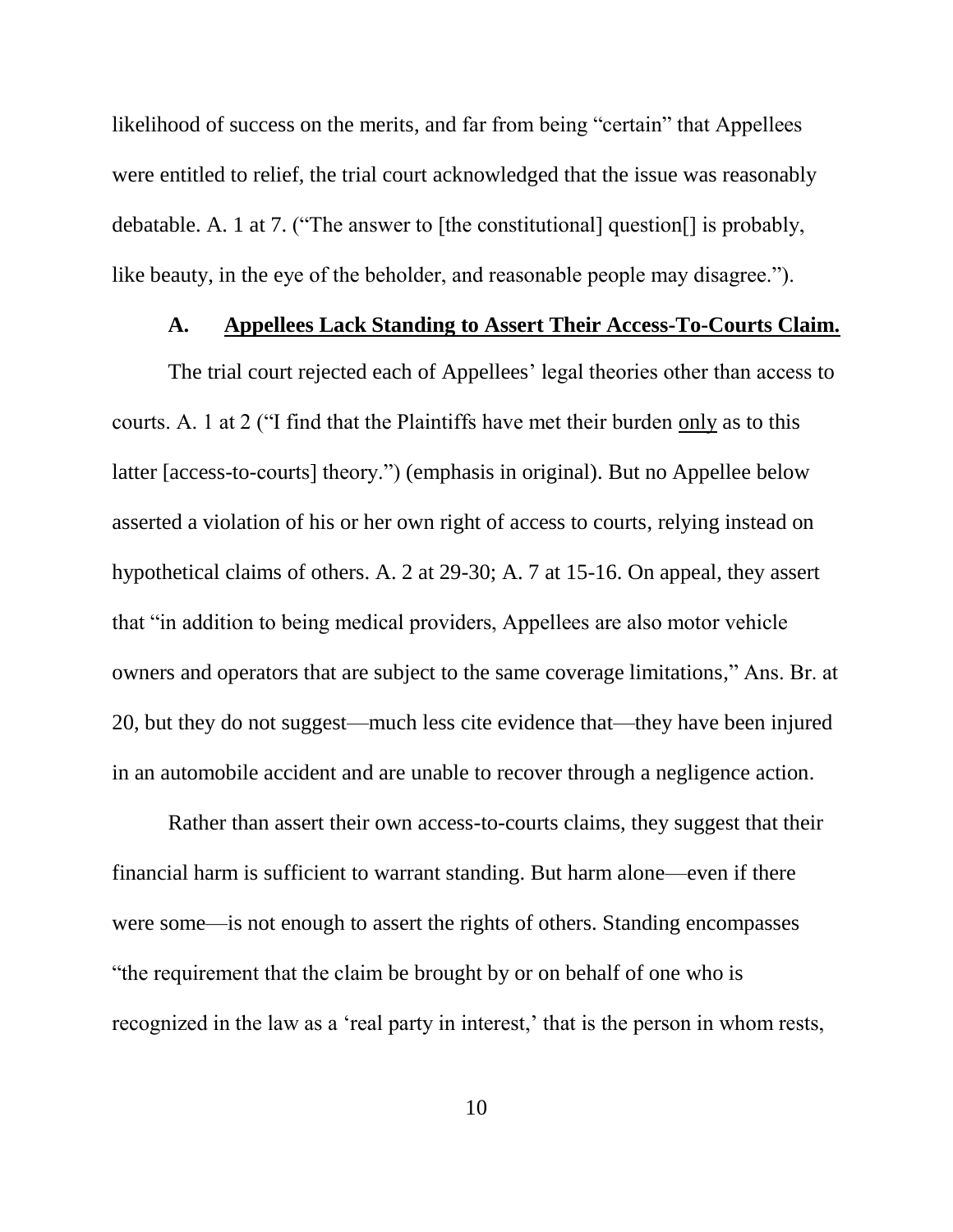by substantive law, the claim sought to be enforced." *Weiss v. Johansen*, 898 So. 2d 1009, 1011 (Fla. 4th DCA 2005). And no party with a real and substantive access-to-courts claim is before the Court.

Nonetheless, Appellees insist that "Jane Doe" saves the day. To the extent Appellees present "Jane Doe" to assert third-party standing, their attempt fails. $4$ Generally, "one who is not himself denied some constitutional right or privilege cannot be heard to raise constitutional questions on behalf of some other person who may at some future time be affected." *Steele v. Freel*, 25 So. 2d 501, 503 (Fla. 1946); *accord Alterra Healthcare Corp. v. Estate of Shelley*, 827 So. 2d 936, 941 (Fla. 2002) ("In the ordinary course, a litigant must assert his or her own legal rights and interests, and cannot rest a claim to relief on the legal rights or interests of third parties." (quoting *Powers v. Ohio*, 499 U.S. 400, 410 (1991))). A limited exception applies when (i) the litigant suffered a concrete injury, (ii) the litigant has a close relationship with the third party, and (iii) the third party is somehow unable to protect his own interests. *Alterra Healthcare Corp.*, 827 So. 2d at 941-42 (citing *Powers*, 499 U.S. at 410-11).

 $\overline{a}$ 

<sup>4</sup> Although unclear, Appellees' Jane-Doe discussion is perhaps best interpreted as a third-party standing argument. To the extent Appellees instead contend that Jane Doe is an actual unidentified party asserting her own rights, this Court should reject the contention out of hand. If parties could manufacture standing by adding a fictional plaintiff, the doctrine of standing as a limitation on judicial power would be eviscerated.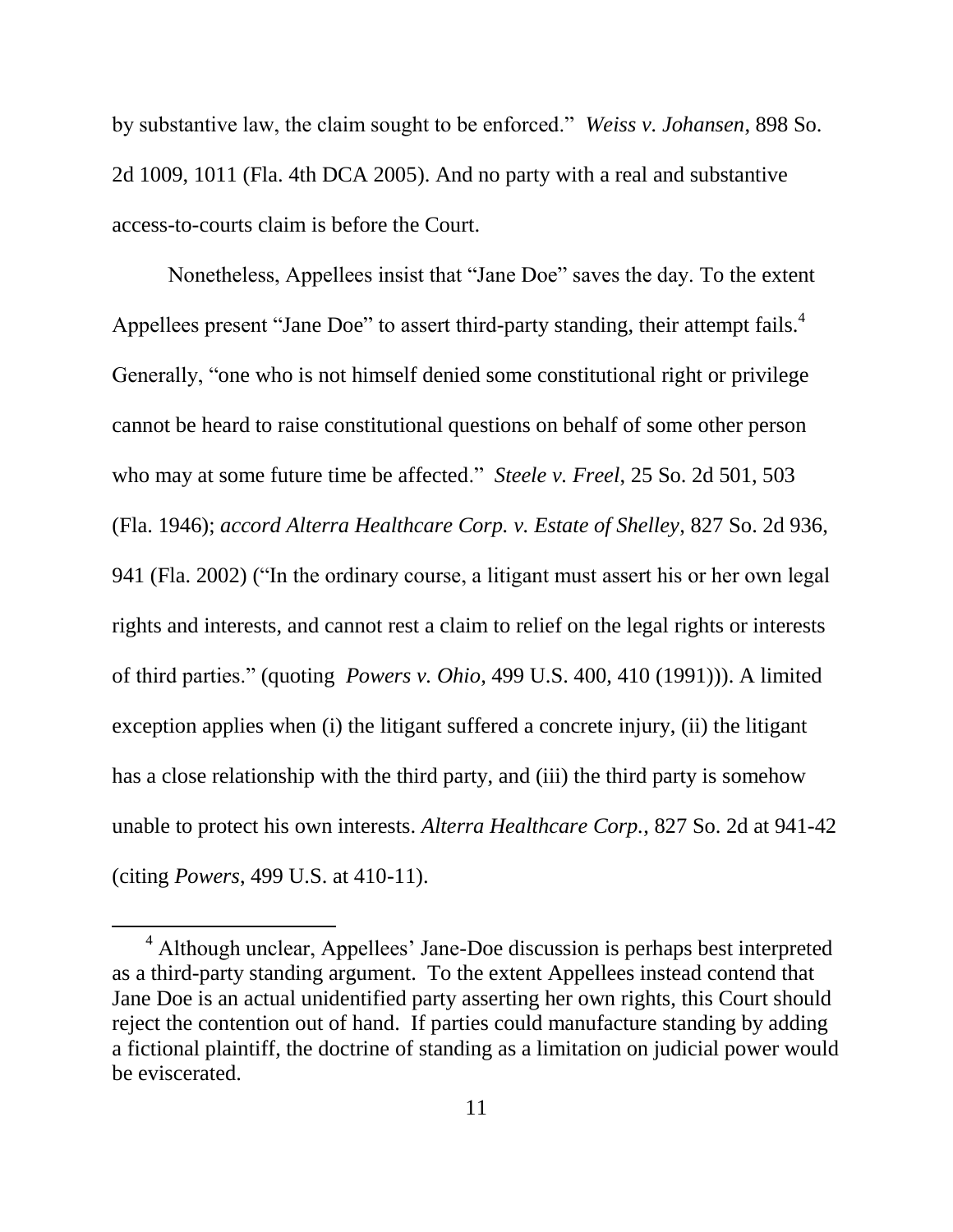Even if Appellees suffered a concrete injury (a conclusion not supported by the trial court's fact-findings), and even if Appellees had a close relationship with all Jane Does (an assertion not even advanced), Appellees cannot satisfy the third factor because there is no impediment to the third parties' vindicating their own rights of access to courts. If a negligent driver injures a third party, and if that third party sues for damages, and if the statutory PIP immunity limits those damages in a manner inconsistent with the right of access to courts, then that third party could vindicate that right in that case. And on review, this Court would have concrete facts on which to consider the same constitutional challenge Appellees advance in the abstract here.

#### **B. The Amendments Do Not Violate Access to Courts.**

<span id="page-15-0"></span>Appellees are unlikely to succeed on the merits of their access-to-courts claim because the Amendments have not fundamentally changed the PIP system. The crux of Appellees' claim is that the Amendments so severely limit PIP recovery that the law no longer provides a reasonable alternative under the reasoning of *Lasky v. State Farm Ins. Co*., 296 So. 2d 9 (Fla. 1974), and *Chapman v. Dillon*, 415 So. 2d 12 (Fla. 1982). However, the 2012 Amendments remain valid under these cases because they "are reasonable attempts by the legislature to correct some of the practical problems which the no-fault law ha[s] posed,"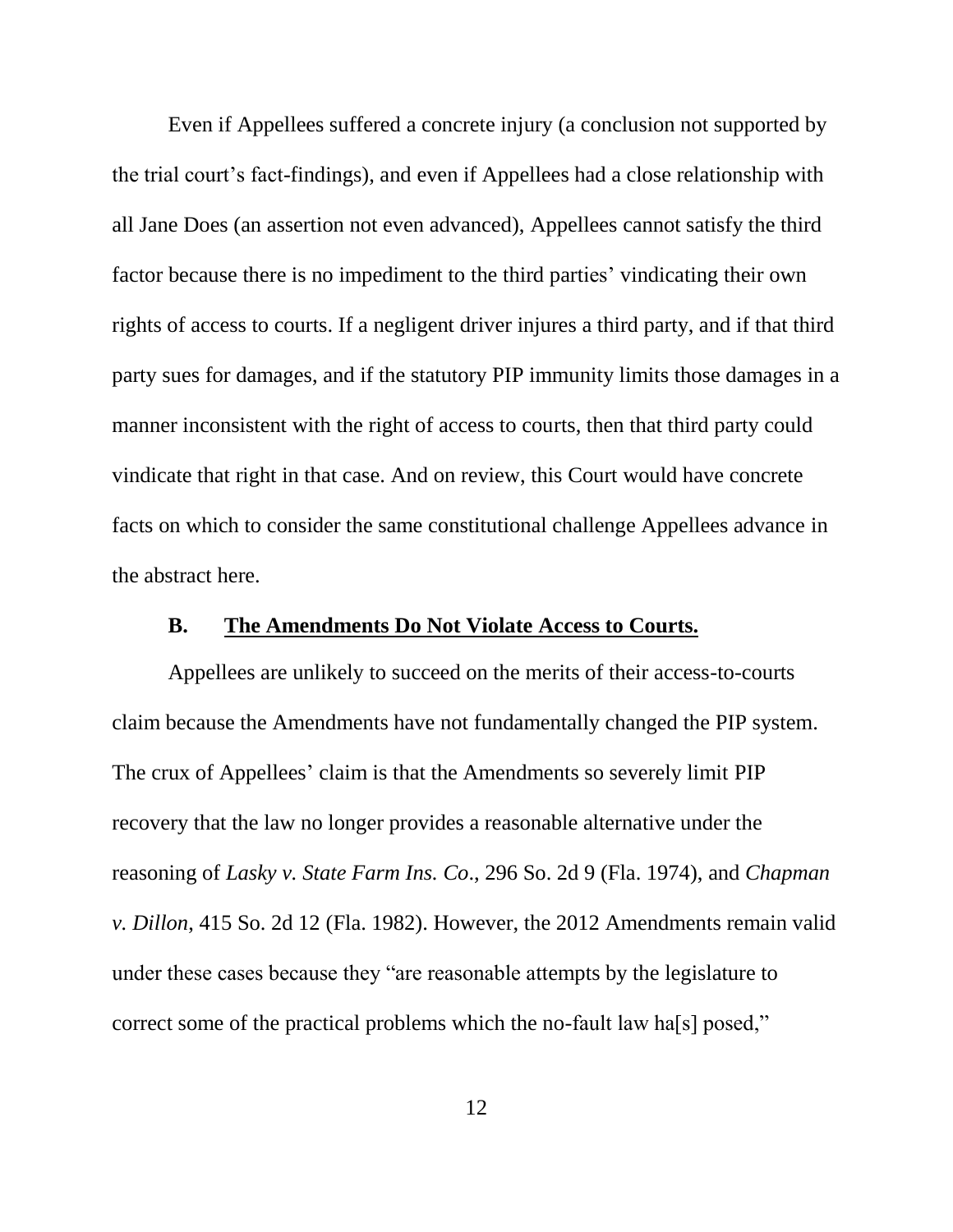*Chapman*, 415 So. 2d at 16, and they do not prevent PIP claimants from recovering their "major and salient economic losses," *Lasky*, 296 So. 2d at 14.

Appellees paint the 2012 Amendments as draconian and dramatic, repeatedly asserting that the changes cause a 75% reduction in PIP coverage for all of Florida's driving consumers. Ans. Br. at 5, 12, 14, 18. This characterization ignores the fact that PIP claimants do not automatically receive either \$2,500 or \$10,000. Instead, depending on the actual claims and injuries, some claimants may receive the maximum \$10,000, some may be capped at \$2,500, and some may receive less than either of those thresholds. The characterization also ignores the fact that PIP benefits are not limited to medical treatments—much less acupuncture costs—but include lost wages, other disability expenses, and death benefits. *See* §§ 627.731, 627.736(1)(a)-(c), Fla. Stat. (2012). The Amendments did not modify these other benefits, which continue to provide substantial recovery to PIP claimants.

Following the Amendments, PIP claimants continue to recover their "major and salient economic losses," *Lasky*, 296 So. 2d at 14. The trial court made no findings that the remaining benefits are illusory—or that PIP claimants are not continuing to recover substantial PIP benefits every day. Because the Act remains a reasonable alternative to traditional tort, Appellees' access-to-courts claim fails.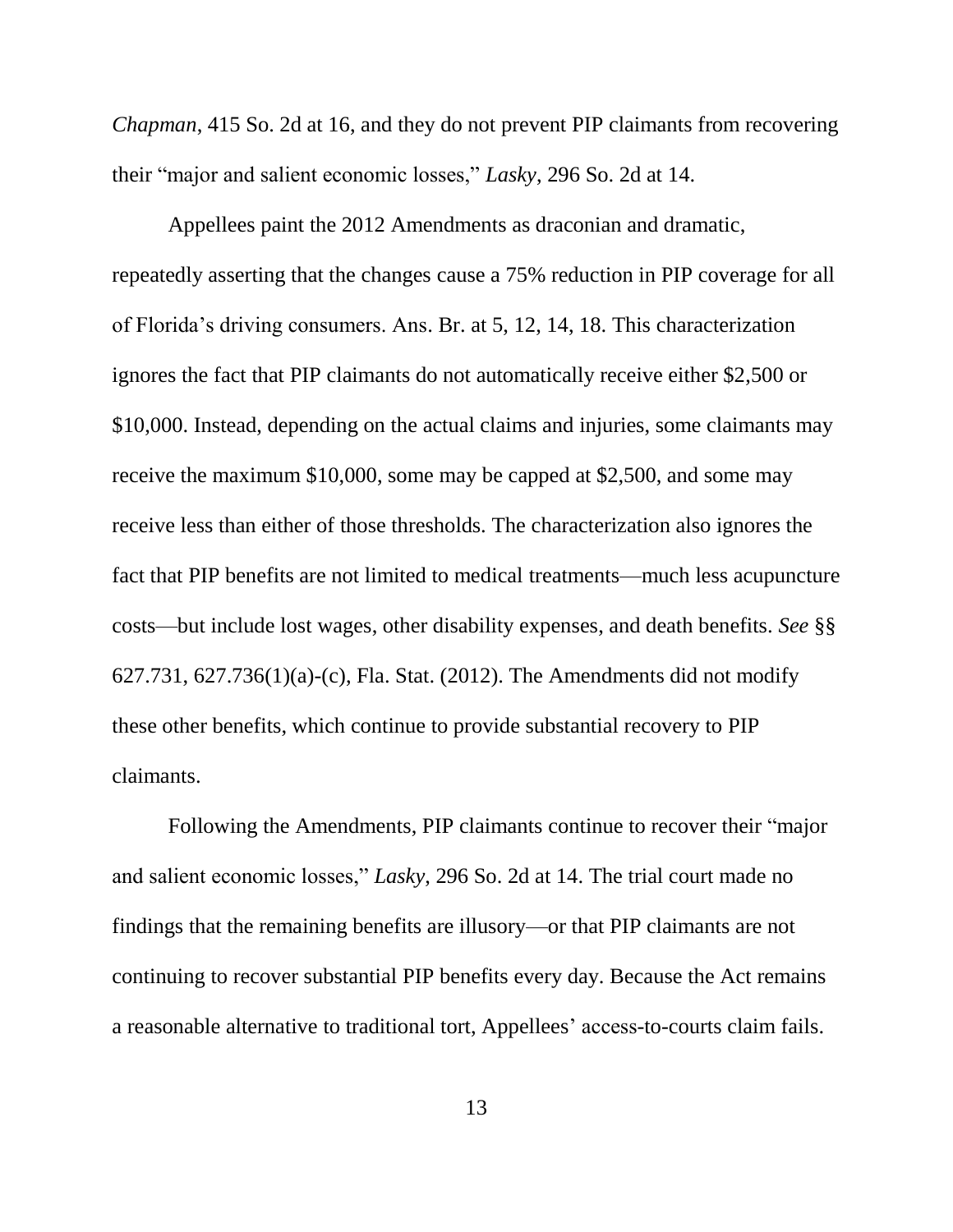#### **CONCLUSION**

<span id="page-17-0"></span>Because the Order is facially defective and based on erroneous legal

conclusions, this Court should reverse.

Respectfully Submitted,

### PAMELA JO BONDI ATTORNEY GENERAL

C. Timothy Gray (FBN 602345) Assistant General Counsel J. Bruce Culpepper (FBN 898252) Assistant General Counsel Office of Insurance Regulation Larson Building, Room 647-B 200 E. Gaines Street Tallahassee, Florida 32399 (850) 413-2122; (850) 922-2543 tim.gray@floir.com bruce.culpepper@floir.com

/s/ Rachel E. Nordby Allen Winsor (FBN 016295) Solicitor General Rachel Nordby (FBN 056606) Deputy Solicitor General Office of the Attorney General The Capitol, PL-01 Tallahassee, Florida 32399-1050 (850) 414-3681; (850) 410-2672 (fax) allen.winsor@myfloridalegal.com rachel.nordby@myfloridalegal.com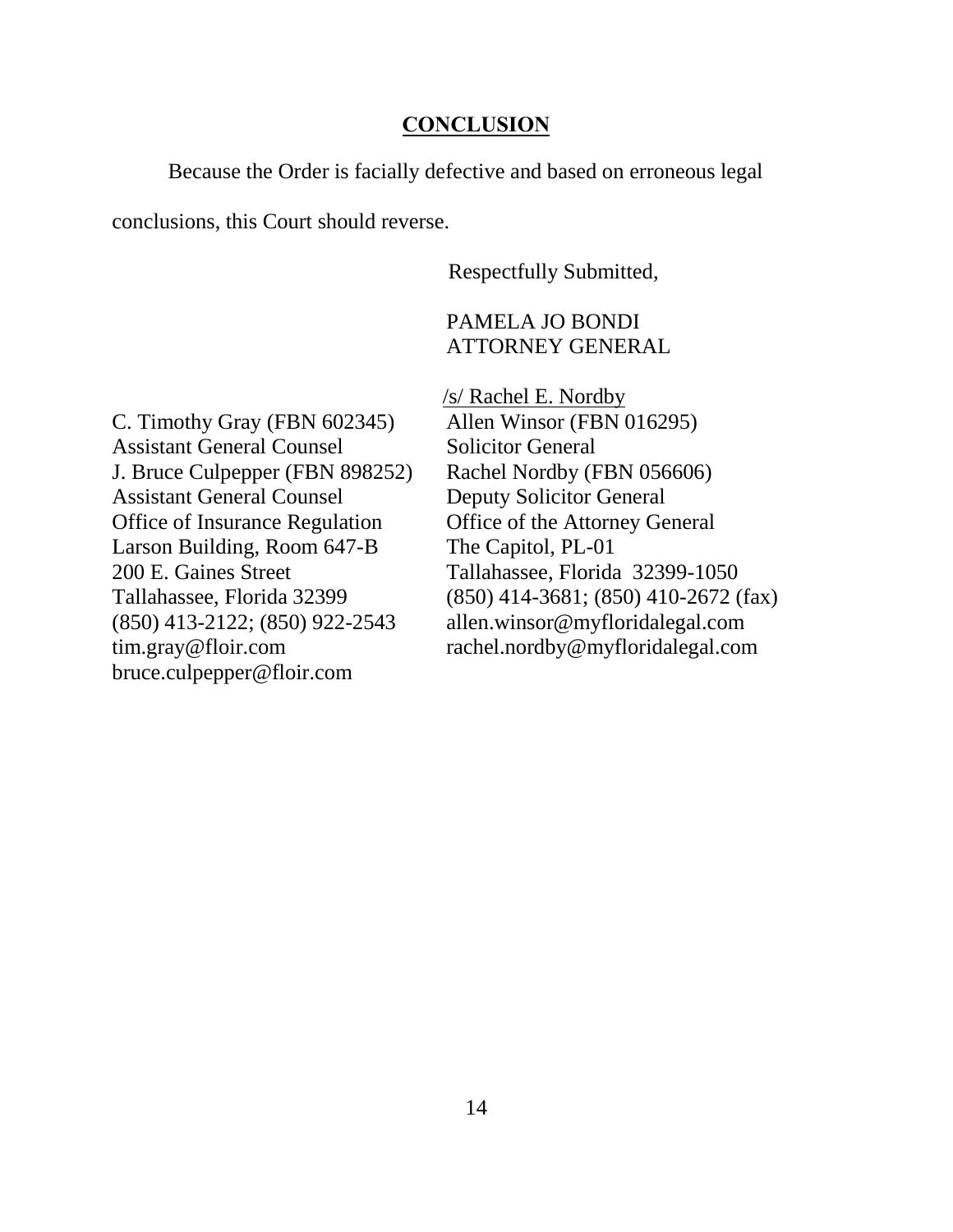#### **CERTIFICATE OF COMPLIANCE AND SERVICE**

<span id="page-18-0"></span>I certify that this brief was prepared in Times New Roman 14-point font in compliance with Florida Rule of Appellate Procedure 9.210, and that a true and correct copy of the foregoing was served by electronic mail this 1st day of July,

2013, to the following:

Luke Charles Lirot 2240 Belleair Road, Suite 190 Clearwater, Florida 33764 Luke2@lirotloaw.com jimmy@lirotlaw.com

Adam S. Levine 11180 Gulf Boulevard, Suite 303 Clearwater, Florida 33767 aslevine@msn.com alevine@law.stetson.edu

Theodore E. Karatinos Holliday, Bomhoff & Karatinos, PL 18920 North Dale Mabry Highway, Suite 101 Lutz, Florida 33548 tedkaratinos@hbklawfirm.com

/s/ Rachel E. Nordby Attorney

Jessie L. Harrell Bryan S. Gowdy 865 May Street Jacksonville, Florida 32204 *jharrell@appellate-firm.com bgowdy@appellate-firm.com filings@appellate-firm.com*

Mark S. Sussman P.O. Box 640848 Miami, FL 33164 msussman@gmail.com

Katherine E. Giddings Nancy M. Wallace Marcy L. Aldrich Akerman Senterfitt 106 E. College Street, #1200 Tallahassee, Florida 32301 katherine.giddings@akerman.com nancy.wallace@akerman.com elisa.miller@akerman.com martha.parramore@akerman.com marcy.aldrich@akerman.com debra.atkinson@akerman.com